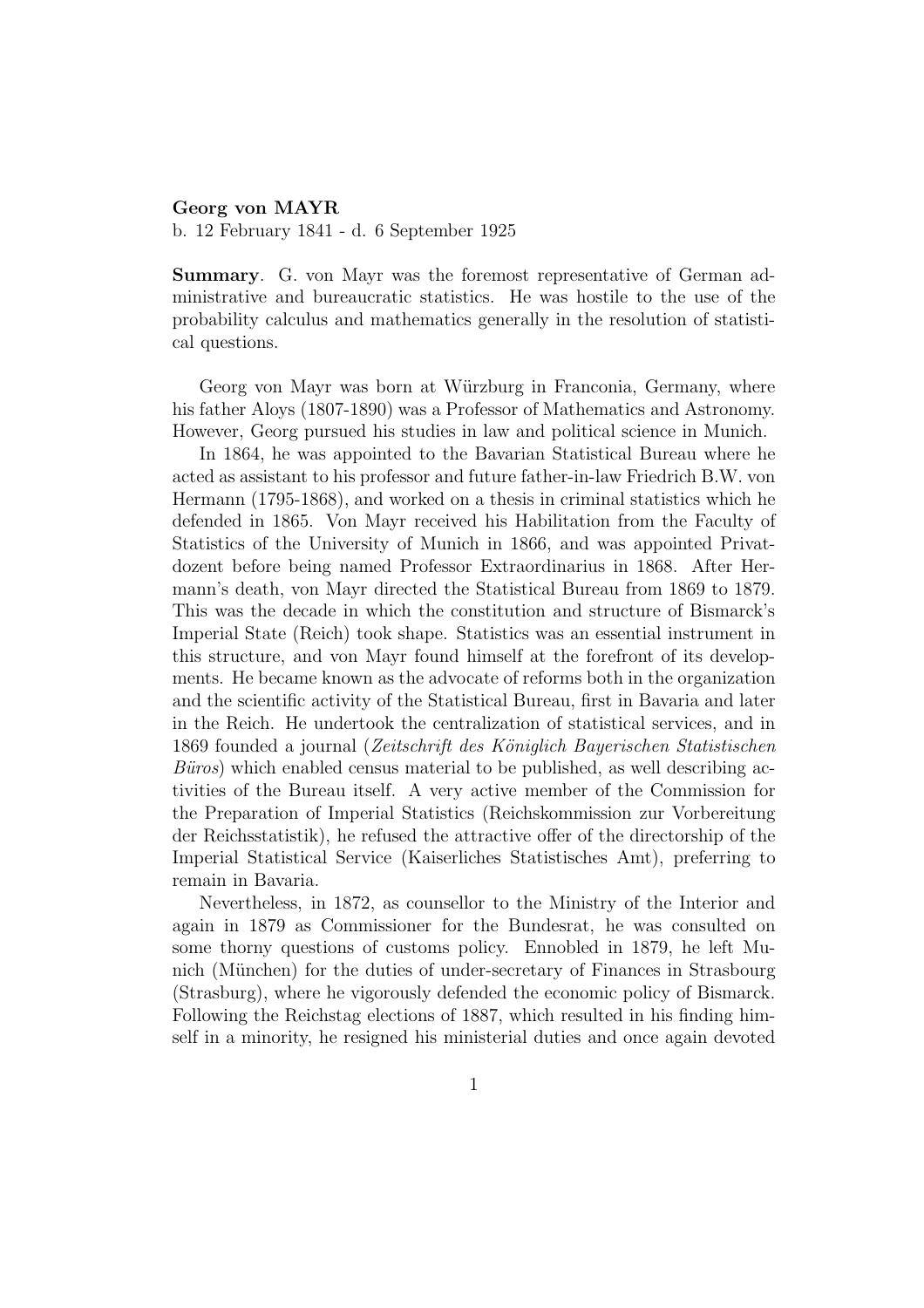himself to academic scientific activity.

After a brief stay at the University of Strasburg, he returned to Munich in 1898 to the Chair of Political Economy, Financial Sciences and Statistics. In 1913-14 he acceded to the position of Rector.

In 1890, while still in Alsace, he had founded the journal *Allgemeines* statistisches Archiv, which he edited until 1907. The journal was then suspended for a time, and resumed publication only in 1914, when von Mayr handed over the editorship to Friedrich Zahn (1869-1944) while continuing to support the journal with his articles. In addition, he became the head of the German Statistical Society (Deutsche statistische Gesellschaft) created in Dresden in 1911, of which the Allgemeines statistisches Archiv became the organ. G. von Mayr thus took part in the foundation and the activities of the great statistical institutions: he was a member of the International Statistical Institute (ISI) from the time of its creation in 1885, becoming its Vice-president from 1911 to 1923. He was President of the German section, and also Vice-President of the Comité permanent international des Congrès des Assurances sociales.

In 1911, he added an actuarial component to the Seminar in Statistics which he had founded at the University of Munich. This new Seminar fulfilled the role of providing an actuarial diploma for candidates having either a mathematical or administrative background.

After becoming Emeritus in 1920, von Mayr remained very active within the University of Munich. He died at his home in Tutzing, near the Starnberger See.

G. von Mayr's career, which followed the archetype of the German professorbureaucrat, testifies to the importance of the role he played in the history of administrative statistics, both nationally and internationally. As a result of his experience as Head of Bavarian statistics, von Mayr was able to extend and impose a rigorous reforming and centralizing methodology on the other statistical bureaux which had arisen in the different German provinces during the 19th century. All the ideas involved were debated in the early congresses of the ISI, where problems of the unification of statistical methodology and practice were raised.

Research on statistical methods was logically underpinned by von Mayr's conception of statistics as an autonomous discipline, with its own methods and objectives. He made an active contribution to disentangling descriptive statistics from the confused environment where political economy, geography, sociology and other disciplines were all mixed in together, and was one of the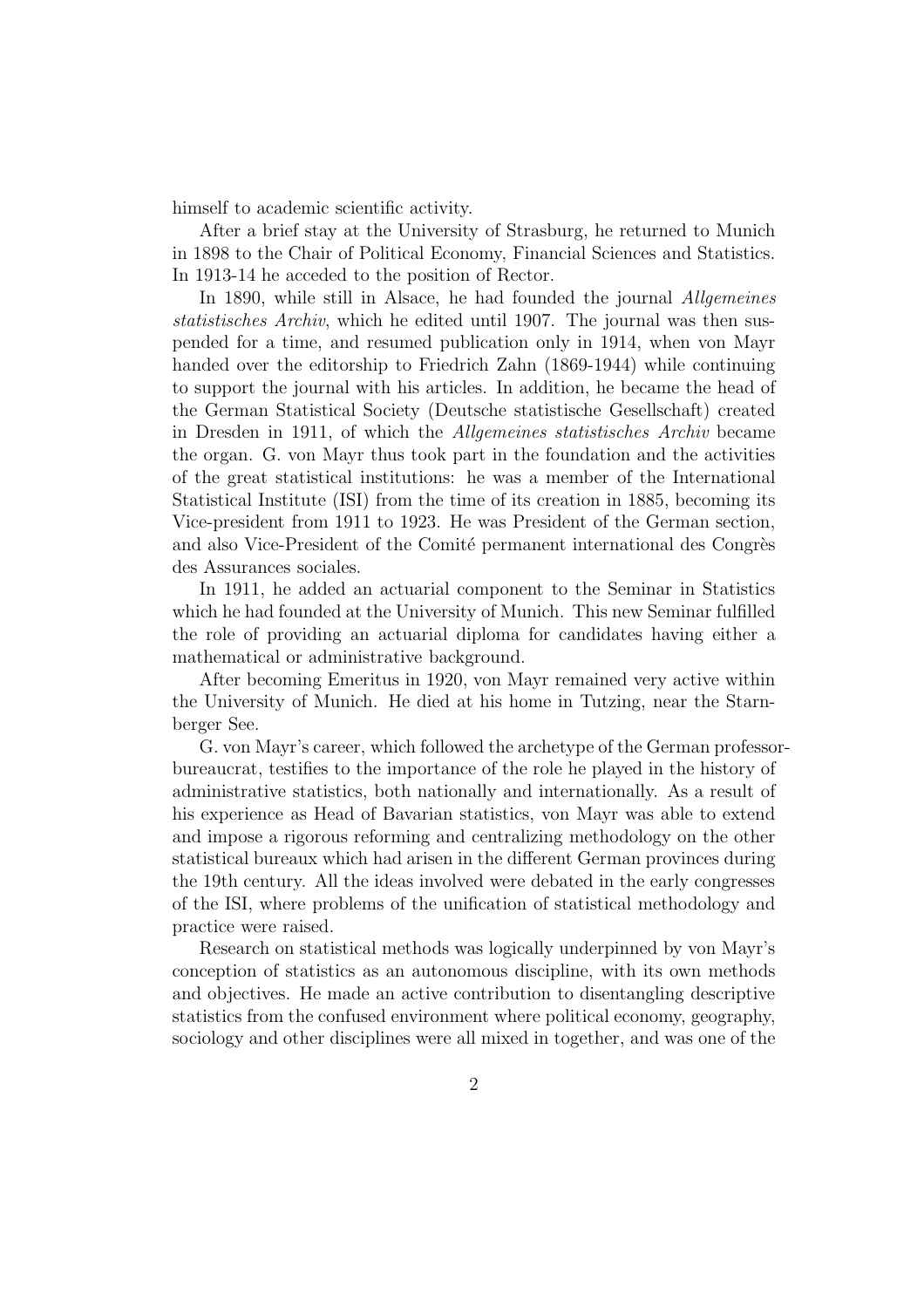most enthusiastic promoters of extended descriptive statistics forming "an exact science of mass social phenomena". Thus at the ISI Congress of 1889 in Paris, von Mayr elaborated his point of view on the monographic method which had first appeared in 1829, and was later codified in 1856 by the French polytechnician F. Le Play. Von Mayr was above all critical of the status given to "type" in social phenomena. Under his guidance, long descriptive studies were carried out in economic, criminal, social, professional and demographic statistics; such studies, he maintained, essential for disengaging "typical" phenomenona from any "law of social life".

It is therefore not surprising that von Mayr remained a tireless opponent of Quetelet's (q.v.) views throughout his life. His aversion to "the average man" extended to a more general distrust of statistical methods based on a priori mathematical arguments. He thus argued against the use of "representative methods" (sample surveys) invented by the Norwegian N.A. Kiaer (q.v.) and discussed in the ISI Congresses towards the end of the century. In the same way, he always expressed the greatest reservations about the use of mathematical methods in statistics, as well as about Lexis' (q.v.) concept of basing mathematical statistics (which Lexis referred to as "analytical statistics" by analogy with mechanics) on the calculus of probabilities. Nevertheless, he counted among his students and assistants in the Seminar at the University of Munich, Friedrich Böhm and Emil Julius Gumbel  $(q.v.)$ , whose works in actuarial science and statistics were of a very mathematical nature.

One cannot deny that his scepticism about mathematical statistics had ill effects on the development of statistics in Germany up to the middle of the twentieth century. His heirs, proud holders of the German tradition of administrative statistics, which was gradually ossified by a conservatism tinged with imperial nostalgia (a widespread characteristic of the German administrative apparatus after 1918), contributed to cutting German science off from the striking development of mathematical statistics in English-speaking countries at the same time. This was the essence of Paul Flaskämper's judgment of 1944 on von Mayr, even though he was called the "Altmeister der deutschen Statistik" .

It should however be noted that von Mayr's renown lasted until World War 2 in those parts of Europe influenced by German culture. This was the case of Hungary and Italy, and more surprisingly the USSR. The Russian translation of his treatise of 1877, carried out in 1887 by Romanov under the direction of the great statistician A.V. Chuprov (the father of A.A.Chuprov,